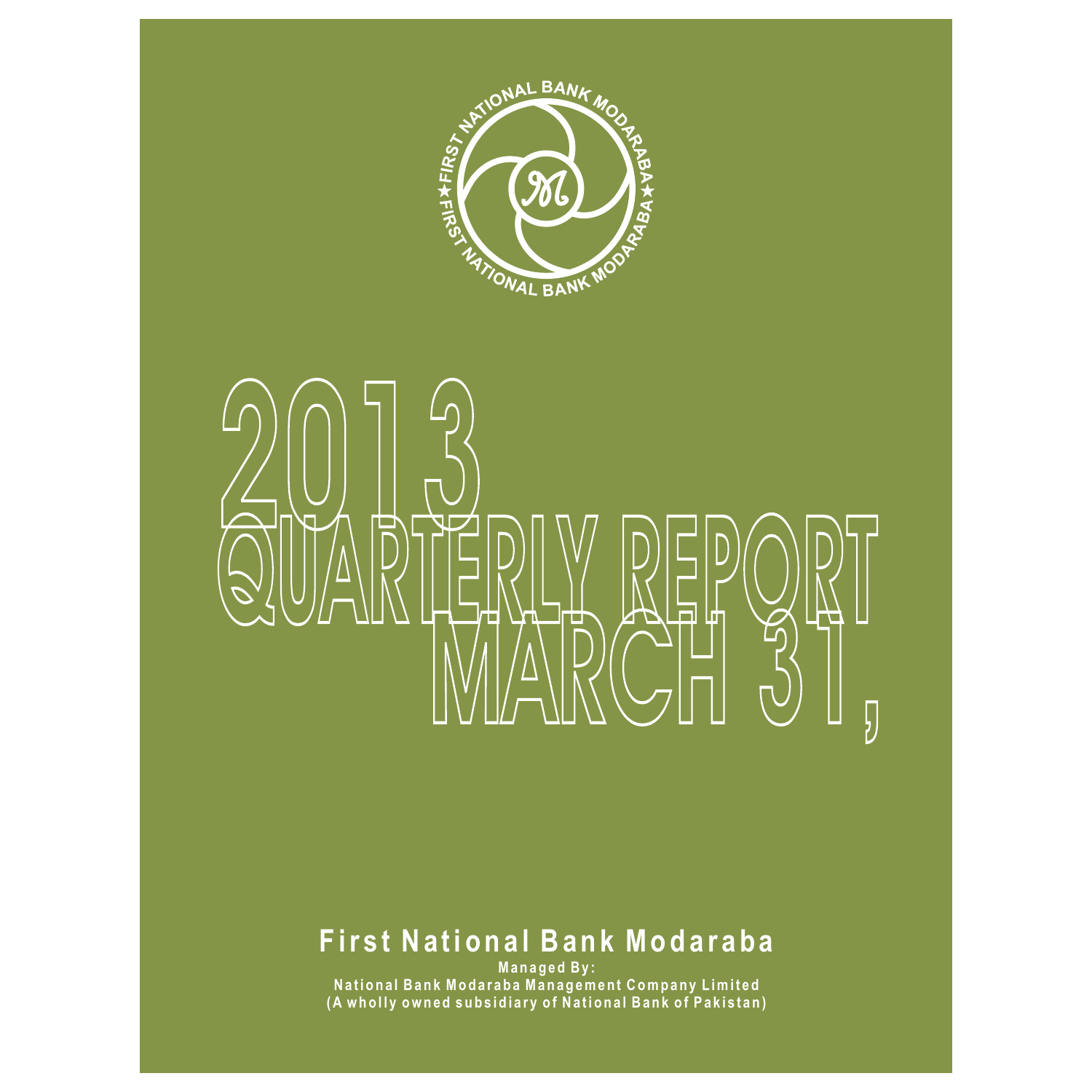# First National Bank Modaraba *Interim Financial Statements For the Quarter Ended March 31, 2013*

# CONTENTS

| Corporate Information                                         | 2        |
|---------------------------------------------------------------|----------|
| Director' Report                                              | 3        |
| Condensed Interim Balance Sheet                               | 4        |
| Condensed Interim Profit and Loss Account                     | 5        |
| Condensed Interim Statement of Comprehensive Income           | 6        |
| Condensed Interim Cash Flow Statement                         |          |
| Condensed Interim Statement of Changes in Equity              | 8        |
| Notes to the Condensed Interim Unaudited Financial Statements | $9 - 12$ |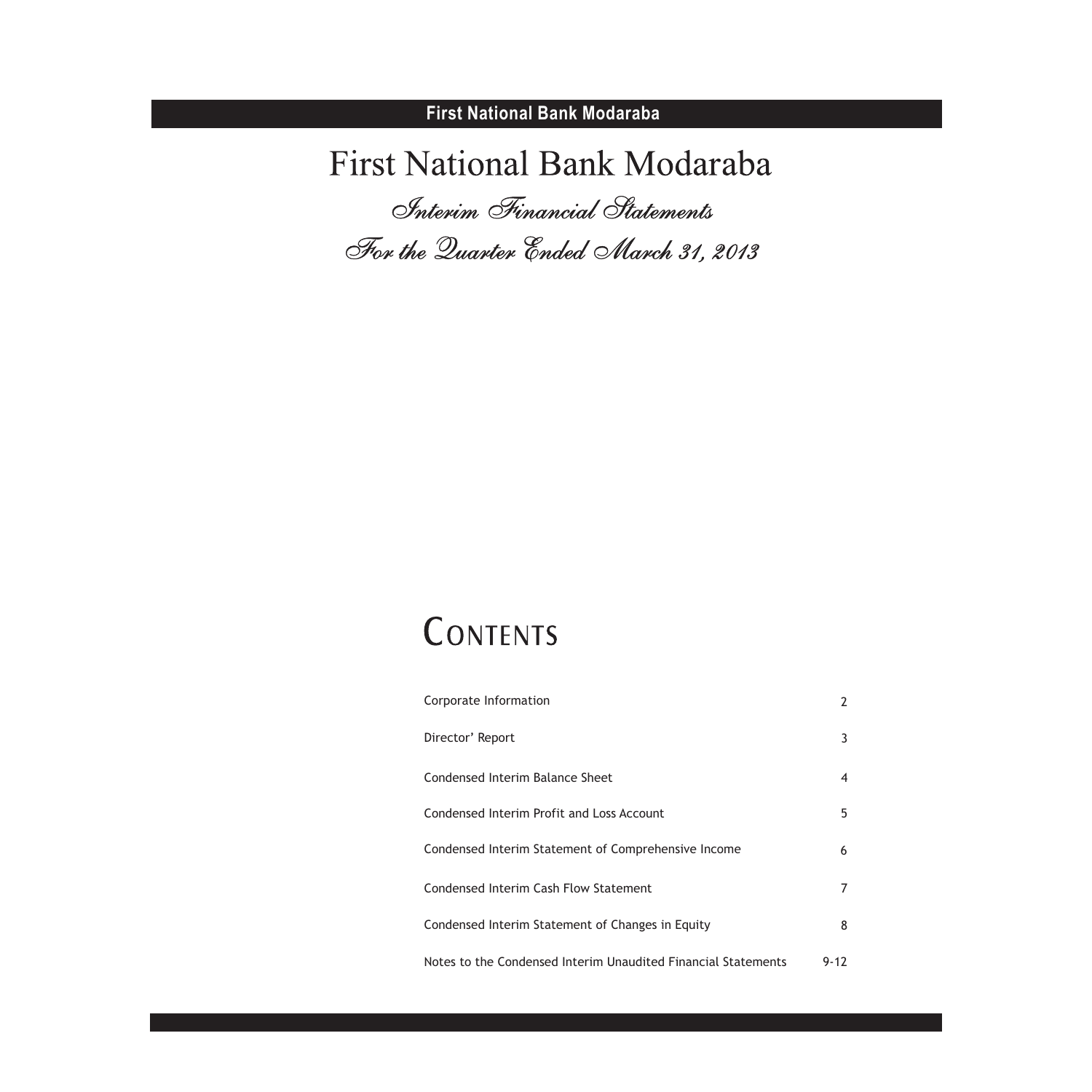# **CORPORATE INFORMATION**

| <b>Board of Directors</b>                     | Mr. Wajahat A. Baqai<br>Mr. Khawaja Waheed Raza<br><b>Syed Mustafa Kamal</b><br><b>Mr. Jamal Nasim</b><br>Mr. Sadig-ul-Huda<br>Mr. Javaid Sadiq                                                                                                           | Director<br>Director<br>Director<br><b>Director</b><br><b>Director</b><br><b>Chief Executive Officer</b> |
|-----------------------------------------------|-----------------------------------------------------------------------------------------------------------------------------------------------------------------------------------------------------------------------------------------------------------|----------------------------------------------------------------------------------------------------------|
| Chief Financial Officer/<br>Company Secretary | <b>Mr. Abbas Azam</b>                                                                                                                                                                                                                                     |                                                                                                          |
| <b>Audit Committee</b>                        | <b>Mr Jamal Nasim</b><br>Mr. Wajahat A. Bagai<br>Mr. Khawaja Waheed Raza                                                                                                                                                                                  | Chairman<br>Member<br>Member                                                                             |
| HR & Remuneration<br>Committee                | Mr. Khawaja Waheed Raza<br>Mr. Wajahat A. Bagai<br><b>Syed Mustafa Kamal</b>                                                                                                                                                                              | Chairman<br>Member<br>Member                                                                             |
| Shari'ah Advisor                              | Mufti Abdul Sattar Laghari                                                                                                                                                                                                                                |                                                                                                          |
| Auditors                                      | Horwath Hussain Chaudhury & Co.<br>(A member firm of Crowe Horwath International)                                                                                                                                                                         |                                                                                                          |
| <b>Bankers</b>                                | <b>National Bank of Pakistan</b><br><b>Bank Alfalah Limited</b><br>Al Baraka Islamic Bank<br><b>Habib Bank Limited</b><br><b>Allied Bank Limited</b><br><b>MCB Bank Limited</b><br><b>First Women Bank Limited</b><br><b>Bank Islami Pakistan Limited</b> |                                                                                                          |
| Legal Advisor                                 | <b>Cornelius Lane &amp; Mufti</b><br><b>Advocates and Solicitors</b><br><b>Nawa-i-Wagt House</b><br>4 – Shahrah-e-Fatima Jinnah. Lahore<br>Tel.: 36360824, Fax: 36303301                                                                                  |                                                                                                          |
| <b>Shares Registrar</b>                       | <b>Hameed Majeed Associates (Pvt.) Limited</b><br>H. M. House, 7 - Bank Square, Lahore<br>Tel: 37235081-2, Fax: 37358817                                                                                                                                  |                                                                                                          |
| <b>Registered Office</b>                      | 5th Floor, NBP RHQs Building,<br>26 - McLagon Road, Lahore<br>Tel: 042-99211200, Fax: 042-99213247<br>URL: http://www.nbmodaraba.com<br>E-mail: info@nbmodaraba.com                                                                                       |                                                                                                          |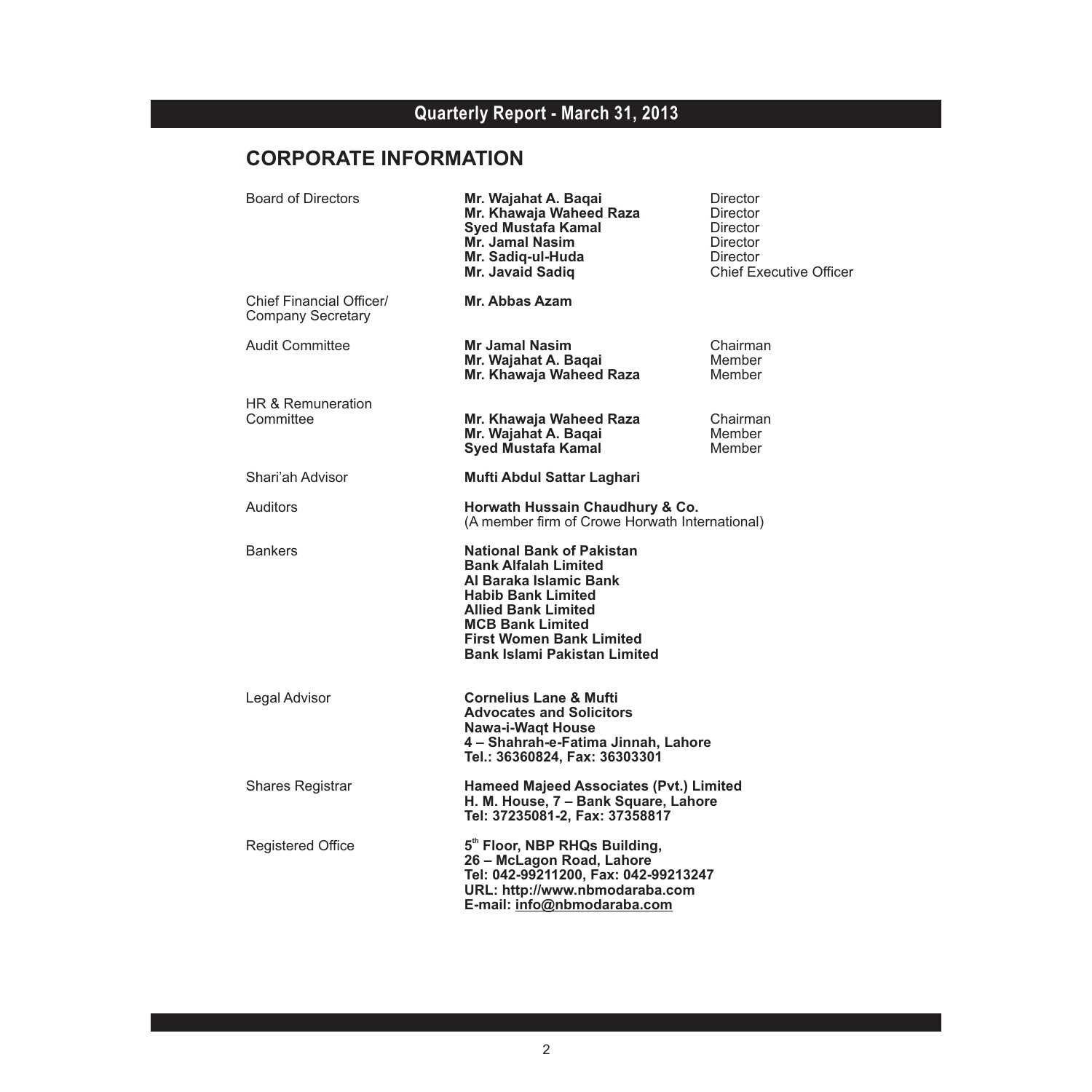### **First National Bank Modaraba First National Bank Modaraba**

#### **DIRECTORS' REPORT**

On behalf of the Board of Directors of National Bank Modaraba Management Company Limited (NBMMCL), the management company of First National Bank Modaraba (FNBM), I am pleased to present the quarterly report, together with unaudited financial statements of FNBM for the quarter and nine months ended March 31, 2013.

During the nine months period under review FNBM focused primarily on Ijaraha and entered into new Ijaraha arrangements amounting to Rs.423 Millions. On the liability side COMs was the main instrument for generating funds. As a result FNBM has managed to maintain its balance sheet footing at Rs.1.979 Billion as on March 31, 2013 as against Rs.1.962 Billion on June 30, 2012.

The total income decreased by 7.1% from Rs.445.2 Millions to Rs.413.4 Million as compared with the corresponding nine months period. On the other hand the finance costs reduced by 30% because of low average outstanding borrowings during the period under review as compared to the last year. The significant reduction in KIBOR during the period as compared to the corresponding period last year also had an impact on the income. As a result, compared to the corresponding period, the profitability reduced from Rs.17.1 Millions to Rs.13.2 Millions in this period. The EPC stood at 0.53 for the period under review as compared to 0.68 for the corresponding period.

Finally, I would like to, if I may, thank to the valued certificate holders for their patronage and consistent support in the prevailing challenging scenario. Besides, I extend my sincere gratitude to Registrar Modarabas, SECP and Modaraba Association of Pakistan for their continued guidance and support.

Chief Executive Officer

**Javaid Sadiq Lahore: April 29, 2013**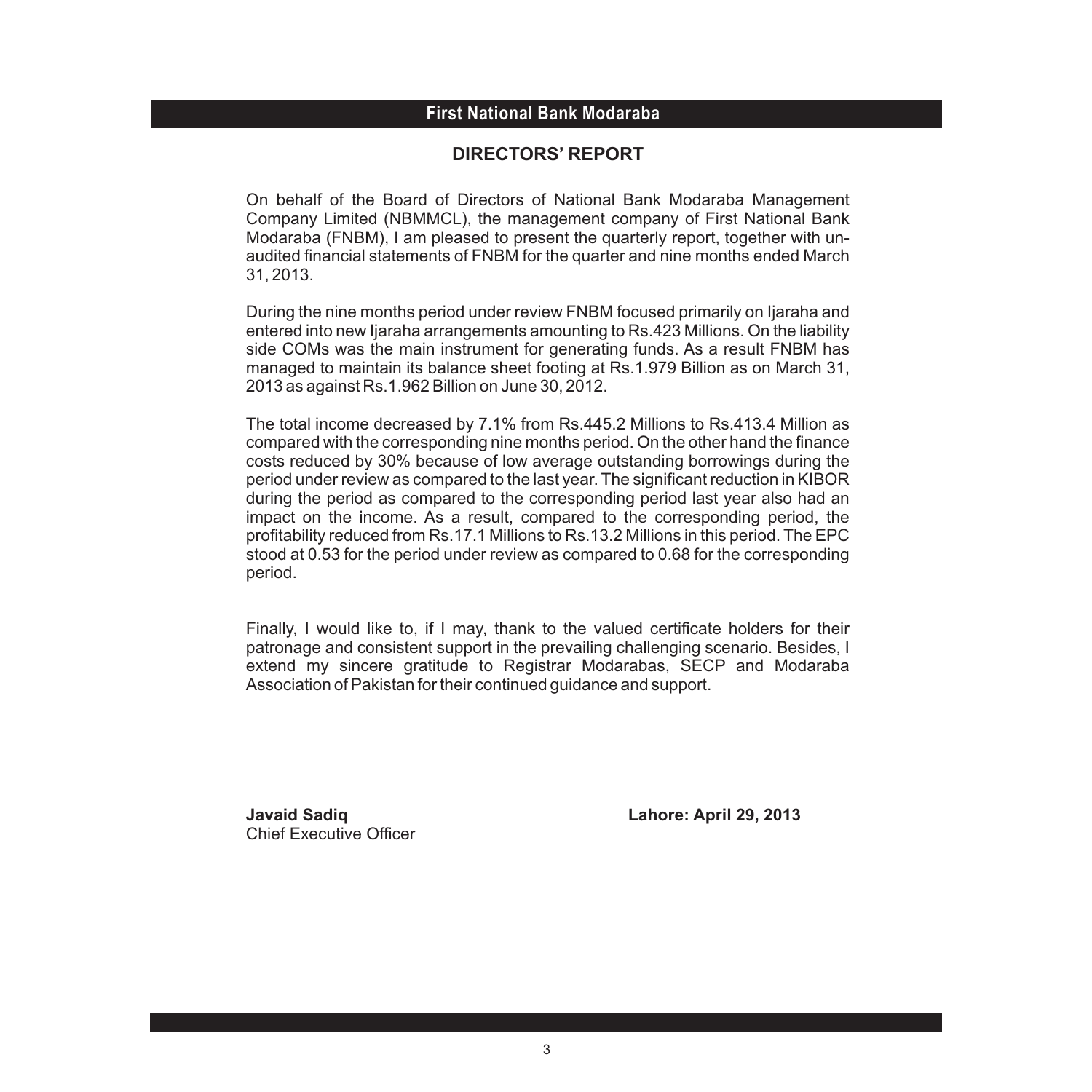#### **CONDENSED INTERIM BALANCE SHEET (UNAUDITED) AS AT MARCH 31, 2013**

| <b>Rupees</b><br><b>Rupees</b><br><b>ASSETS</b><br><b>Current assets</b><br>43,928,116<br>Cash and bank balances<br>17,414,896<br>ljarah rental receivable<br>62,605,616<br>162, 102, 165<br>112,534,951<br>Advances, prepayments and other receivables<br><b>Accrued Profit</b><br>4,521,316<br>15,484,215<br>Short-term investments<br>1,787,112<br>1,734,024<br>Short-term morabaha investment - secured<br>642,193,167<br>695,922,758<br>Current portion of non-current assets<br>40,905,488<br>57,425,977<br>958,042,980<br>961,655,736<br>Non - current assets<br>Net investment in ijarah<br>5<br>53,345,534<br>74,739,723<br>Long-term morabaha investment - secured<br>39,693,788<br>30,235,221<br>Long-term loans and deposits<br>4,259,024<br>3,430,690<br>Fixed assets under ijarah arrangements<br>6<br>922,617,131<br>891,244,292<br>6<br>Fixed assets - tangible<br>1,591,496<br>1,021,506,973<br>1,001,312,508<br><b>Total Assets</b><br>1,979,549,953<br><b>LIABILITIES</b><br><b>Current liabilities</b><br>Creditors, accrued and other liabilities<br>45,675,565<br>44,704,665<br>Accrued profit payable<br>20,912,530<br>22,725,644<br>413,878,216<br>Short-term finances - secured<br>634,897,699<br>short-term certificates of musharaka - unsecured<br>$\overline{7}$<br>311,435,990<br>81, 177, 255<br>Current portion of non-current liabilities<br>367,910,775<br>1,159,813,076<br>1,148,885,433<br><b>Non - current liabilities</b><br>Long-term security deposits<br>223,078,118<br>Long-term certificate of musharaka - unsecured<br>75,830,000<br>113,838,077<br>8<br>Long-term finances - secured<br>9<br>180,500,009<br>181,666,659<br>Deferred morahaba income<br>12,347,995<br>491,756,122<br>474,306,866<br>1,651,569,198<br>1,623,192,299<br><b>Total liabilities</b><br><b>NET ASSETS</b><br>327,980,755<br>339,775,945<br>Represented by:<br><b>CAPITAL AND RESERVES</b><br>Certificate capital<br>10<br>250,000,000<br>250,000,000<br>Reserves<br>77,980,755<br>89,775,945<br><b>CONTINGENCIES AND COMMITMENTS</b><br>11 | <b>Note</b> | (Un-audited)<br>March 31<br>2013 | (Audited)<br>June 30<br>2012 |
|------------------------------------------------------------------------------------------------------------------------------------------------------------------------------------------------------------------------------------------------------------------------------------------------------------------------------------------------------------------------------------------------------------------------------------------------------------------------------------------------------------------------------------------------------------------------------------------------------------------------------------------------------------------------------------------------------------------------------------------------------------------------------------------------------------------------------------------------------------------------------------------------------------------------------------------------------------------------------------------------------------------------------------------------------------------------------------------------------------------------------------------------------------------------------------------------------------------------------------------------------------------------------------------------------------------------------------------------------------------------------------------------------------------------------------------------------------------------------------------------------------------------------------------------------------------------------------------------------------------------------------------------------------------------------------------------------------------------------------------------------------------------------------------------------------------------------------------------------------------------------------------------------------------------------------------------------------------------------------------------------------------------------------------------------------------|-------------|----------------------------------|------------------------------|
|                                                                                                                                                                                                                                                                                                                                                                                                                                                                                                                                                                                                                                                                                                                                                                                                                                                                                                                                                                                                                                                                                                                                                                                                                                                                                                                                                                                                                                                                                                                                                                                                                                                                                                                                                                                                                                                                                                                                                                                                                                                                  |             |                                  |                              |
|                                                                                                                                                                                                                                                                                                                                                                                                                                                                                                                                                                                                                                                                                                                                                                                                                                                                                                                                                                                                                                                                                                                                                                                                                                                                                                                                                                                                                                                                                                                                                                                                                                                                                                                                                                                                                                                                                                                                                                                                                                                                  |             |                                  |                              |
|                                                                                                                                                                                                                                                                                                                                                                                                                                                                                                                                                                                                                                                                                                                                                                                                                                                                                                                                                                                                                                                                                                                                                                                                                                                                                                                                                                                                                                                                                                                                                                                                                                                                                                                                                                                                                                                                                                                                                                                                                                                                  |             |                                  |                              |
|                                                                                                                                                                                                                                                                                                                                                                                                                                                                                                                                                                                                                                                                                                                                                                                                                                                                                                                                                                                                                                                                                                                                                                                                                                                                                                                                                                                                                                                                                                                                                                                                                                                                                                                                                                                                                                                                                                                                                                                                                                                                  |             |                                  | 61,138,915                   |
|                                                                                                                                                                                                                                                                                                                                                                                                                                                                                                                                                                                                                                                                                                                                                                                                                                                                                                                                                                                                                                                                                                                                                                                                                                                                                                                                                                                                                                                                                                                                                                                                                                                                                                                                                                                                                                                                                                                                                                                                                                                                  |             |                                  |                              |
|                                                                                                                                                                                                                                                                                                                                                                                                                                                                                                                                                                                                                                                                                                                                                                                                                                                                                                                                                                                                                                                                                                                                                                                                                                                                                                                                                                                                                                                                                                                                                                                                                                                                                                                                                                                                                                                                                                                                                                                                                                                                  |             |                                  |                              |
|                                                                                                                                                                                                                                                                                                                                                                                                                                                                                                                                                                                                                                                                                                                                                                                                                                                                                                                                                                                                                                                                                                                                                                                                                                                                                                                                                                                                                                                                                                                                                                                                                                                                                                                                                                                                                                                                                                                                                                                                                                                                  |             |                                  |                              |
|                                                                                                                                                                                                                                                                                                                                                                                                                                                                                                                                                                                                                                                                                                                                                                                                                                                                                                                                                                                                                                                                                                                                                                                                                                                                                                                                                                                                                                                                                                                                                                                                                                                                                                                                                                                                                                                                                                                                                                                                                                                                  |             |                                  |                              |
|                                                                                                                                                                                                                                                                                                                                                                                                                                                                                                                                                                                                                                                                                                                                                                                                                                                                                                                                                                                                                                                                                                                                                                                                                                                                                                                                                                                                                                                                                                                                                                                                                                                                                                                                                                                                                                                                                                                                                                                                                                                                  |             |                                  |                              |
|                                                                                                                                                                                                                                                                                                                                                                                                                                                                                                                                                                                                                                                                                                                                                                                                                                                                                                                                                                                                                                                                                                                                                                                                                                                                                                                                                                                                                                                                                                                                                                                                                                                                                                                                                                                                                                                                                                                                                                                                                                                                  |             |                                  |                              |
|                                                                                                                                                                                                                                                                                                                                                                                                                                                                                                                                                                                                                                                                                                                                                                                                                                                                                                                                                                                                                                                                                                                                                                                                                                                                                                                                                                                                                                                                                                                                                                                                                                                                                                                                                                                                                                                                                                                                                                                                                                                                  |             |                                  |                              |
|                                                                                                                                                                                                                                                                                                                                                                                                                                                                                                                                                                                                                                                                                                                                                                                                                                                                                                                                                                                                                                                                                                                                                                                                                                                                                                                                                                                                                                                                                                                                                                                                                                                                                                                                                                                                                                                                                                                                                                                                                                                                  |             |                                  |                              |
|                                                                                                                                                                                                                                                                                                                                                                                                                                                                                                                                                                                                                                                                                                                                                                                                                                                                                                                                                                                                                                                                                                                                                                                                                                                                                                                                                                                                                                                                                                                                                                                                                                                                                                                                                                                                                                                                                                                                                                                                                                                                  |             |                                  |                              |
|                                                                                                                                                                                                                                                                                                                                                                                                                                                                                                                                                                                                                                                                                                                                                                                                                                                                                                                                                                                                                                                                                                                                                                                                                                                                                                                                                                                                                                                                                                                                                                                                                                                                                                                                                                                                                                                                                                                                                                                                                                                                  |             |                                  |                              |
|                                                                                                                                                                                                                                                                                                                                                                                                                                                                                                                                                                                                                                                                                                                                                                                                                                                                                                                                                                                                                                                                                                                                                                                                                                                                                                                                                                                                                                                                                                                                                                                                                                                                                                                                                                                                                                                                                                                                                                                                                                                                  |             |                                  | 1,662,582                    |
|                                                                                                                                                                                                                                                                                                                                                                                                                                                                                                                                                                                                                                                                                                                                                                                                                                                                                                                                                                                                                                                                                                                                                                                                                                                                                                                                                                                                                                                                                                                                                                                                                                                                                                                                                                                                                                                                                                                                                                                                                                                                  |             |                                  |                              |
|                                                                                                                                                                                                                                                                                                                                                                                                                                                                                                                                                                                                                                                                                                                                                                                                                                                                                                                                                                                                                                                                                                                                                                                                                                                                                                                                                                                                                                                                                                                                                                                                                                                                                                                                                                                                                                                                                                                                                                                                                                                                  |             |                                  | 1,962,968,244                |
|                                                                                                                                                                                                                                                                                                                                                                                                                                                                                                                                                                                                                                                                                                                                                                                                                                                                                                                                                                                                                                                                                                                                                                                                                                                                                                                                                                                                                                                                                                                                                                                                                                                                                                                                                                                                                                                                                                                                                                                                                                                                  |             |                                  |                              |
|                                                                                                                                                                                                                                                                                                                                                                                                                                                                                                                                                                                                                                                                                                                                                                                                                                                                                                                                                                                                                                                                                                                                                                                                                                                                                                                                                                                                                                                                                                                                                                                                                                                                                                                                                                                                                                                                                                                                                                                                                                                                  |             |                                  |                              |
|                                                                                                                                                                                                                                                                                                                                                                                                                                                                                                                                                                                                                                                                                                                                                                                                                                                                                                                                                                                                                                                                                                                                                                                                                                                                                                                                                                                                                                                                                                                                                                                                                                                                                                                                                                                                                                                                                                                                                                                                                                                                  |             |                                  |                              |
|                                                                                                                                                                                                                                                                                                                                                                                                                                                                                                                                                                                                                                                                                                                                                                                                                                                                                                                                                                                                                                                                                                                                                                                                                                                                                                                                                                                                                                                                                                                                                                                                                                                                                                                                                                                                                                                                                                                                                                                                                                                                  |             |                                  |                              |
|                                                                                                                                                                                                                                                                                                                                                                                                                                                                                                                                                                                                                                                                                                                                                                                                                                                                                                                                                                                                                                                                                                                                                                                                                                                                                                                                                                                                                                                                                                                                                                                                                                                                                                                                                                                                                                                                                                                                                                                                                                                                  |             |                                  |                              |
|                                                                                                                                                                                                                                                                                                                                                                                                                                                                                                                                                                                                                                                                                                                                                                                                                                                                                                                                                                                                                                                                                                                                                                                                                                                                                                                                                                                                                                                                                                                                                                                                                                                                                                                                                                                                                                                                                                                                                                                                                                                                  |             |                                  |                              |
|                                                                                                                                                                                                                                                                                                                                                                                                                                                                                                                                                                                                                                                                                                                                                                                                                                                                                                                                                                                                                                                                                                                                                                                                                                                                                                                                                                                                                                                                                                                                                                                                                                                                                                                                                                                                                                                                                                                                                                                                                                                                  |             |                                  | 365,380,170                  |
|                                                                                                                                                                                                                                                                                                                                                                                                                                                                                                                                                                                                                                                                                                                                                                                                                                                                                                                                                                                                                                                                                                                                                                                                                                                                                                                                                                                                                                                                                                                                                                                                                                                                                                                                                                                                                                                                                                                                                                                                                                                                  |             |                                  |                              |
|                                                                                                                                                                                                                                                                                                                                                                                                                                                                                                                                                                                                                                                                                                                                                                                                                                                                                                                                                                                                                                                                                                                                                                                                                                                                                                                                                                                                                                                                                                                                                                                                                                                                                                                                                                                                                                                                                                                                                                                                                                                                  |             |                                  |                              |
|                                                                                                                                                                                                                                                                                                                                                                                                                                                                                                                                                                                                                                                                                                                                                                                                                                                                                                                                                                                                                                                                                                                                                                                                                                                                                                                                                                                                                                                                                                                                                                                                                                                                                                                                                                                                                                                                                                                                                                                                                                                                  |             |                                  | 175,802,255                  |
|                                                                                                                                                                                                                                                                                                                                                                                                                                                                                                                                                                                                                                                                                                                                                                                                                                                                                                                                                                                                                                                                                                                                                                                                                                                                                                                                                                                                                                                                                                                                                                                                                                                                                                                                                                                                                                                                                                                                                                                                                                                                  |             |                                  |                              |
|                                                                                                                                                                                                                                                                                                                                                                                                                                                                                                                                                                                                                                                                                                                                                                                                                                                                                                                                                                                                                                                                                                                                                                                                                                                                                                                                                                                                                                                                                                                                                                                                                                                                                                                                                                                                                                                                                                                                                                                                                                                                  |             |                                  |                              |
|                                                                                                                                                                                                                                                                                                                                                                                                                                                                                                                                                                                                                                                                                                                                                                                                                                                                                                                                                                                                                                                                                                                                                                                                                                                                                                                                                                                                                                                                                                                                                                                                                                                                                                                                                                                                                                                                                                                                                                                                                                                                  |             |                                  | 2,999,875                    |
|                                                                                                                                                                                                                                                                                                                                                                                                                                                                                                                                                                                                                                                                                                                                                                                                                                                                                                                                                                                                                                                                                                                                                                                                                                                                                                                                                                                                                                                                                                                                                                                                                                                                                                                                                                                                                                                                                                                                                                                                                                                                  |             |                                  |                              |
|                                                                                                                                                                                                                                                                                                                                                                                                                                                                                                                                                                                                                                                                                                                                                                                                                                                                                                                                                                                                                                                                                                                                                                                                                                                                                                                                                                                                                                                                                                                                                                                                                                                                                                                                                                                                                                                                                                                                                                                                                                                                  |             |                                  |                              |
|                                                                                                                                                                                                                                                                                                                                                                                                                                                                                                                                                                                                                                                                                                                                                                                                                                                                                                                                                                                                                                                                                                                                                                                                                                                                                                                                                                                                                                                                                                                                                                                                                                                                                                                                                                                                                                                                                                                                                                                                                                                                  |             |                                  |                              |
|                                                                                                                                                                                                                                                                                                                                                                                                                                                                                                                                                                                                                                                                                                                                                                                                                                                                                                                                                                                                                                                                                                                                                                                                                                                                                                                                                                                                                                                                                                                                                                                                                                                                                                                                                                                                                                                                                                                                                                                                                                                                  |             |                                  |                              |
|                                                                                                                                                                                                                                                                                                                                                                                                                                                                                                                                                                                                                                                                                                                                                                                                                                                                                                                                                                                                                                                                                                                                                                                                                                                                                                                                                                                                                                                                                                                                                                                                                                                                                                                                                                                                                                                                                                                                                                                                                                                                  |             |                                  |                              |
|                                                                                                                                                                                                                                                                                                                                                                                                                                                                                                                                                                                                                                                                                                                                                                                                                                                                                                                                                                                                                                                                                                                                                                                                                                                                                                                                                                                                                                                                                                                                                                                                                                                                                                                                                                                                                                                                                                                                                                                                                                                                  |             |                                  |                              |
|                                                                                                                                                                                                                                                                                                                                                                                                                                                                                                                                                                                                                                                                                                                                                                                                                                                                                                                                                                                                                                                                                                                                                                                                                                                                                                                                                                                                                                                                                                                                                                                                                                                                                                                                                                                                                                                                                                                                                                                                                                                                  |             |                                  |                              |
|                                                                                                                                                                                                                                                                                                                                                                                                                                                                                                                                                                                                                                                                                                                                                                                                                                                                                                                                                                                                                                                                                                                                                                                                                                                                                                                                                                                                                                                                                                                                                                                                                                                                                                                                                                                                                                                                                                                                                                                                                                                                  |             |                                  |                              |
|                                                                                                                                                                                                                                                                                                                                                                                                                                                                                                                                                                                                                                                                                                                                                                                                                                                                                                                                                                                                                                                                                                                                                                                                                                                                                                                                                                                                                                                                                                                                                                                                                                                                                                                                                                                                                                                                                                                                                                                                                                                                  |             | 327,980,755                      | 339,775,945                  |

*The annexed notes from 1 to 16 form an integral part of these financial statements*

**CHIEF EXECUTIVE OFFICER DIRECTOR DIRECTOR CHIEF FINANCIAL OFFICER Lahore: April 29, 2013**

**DIRECTOR** 

l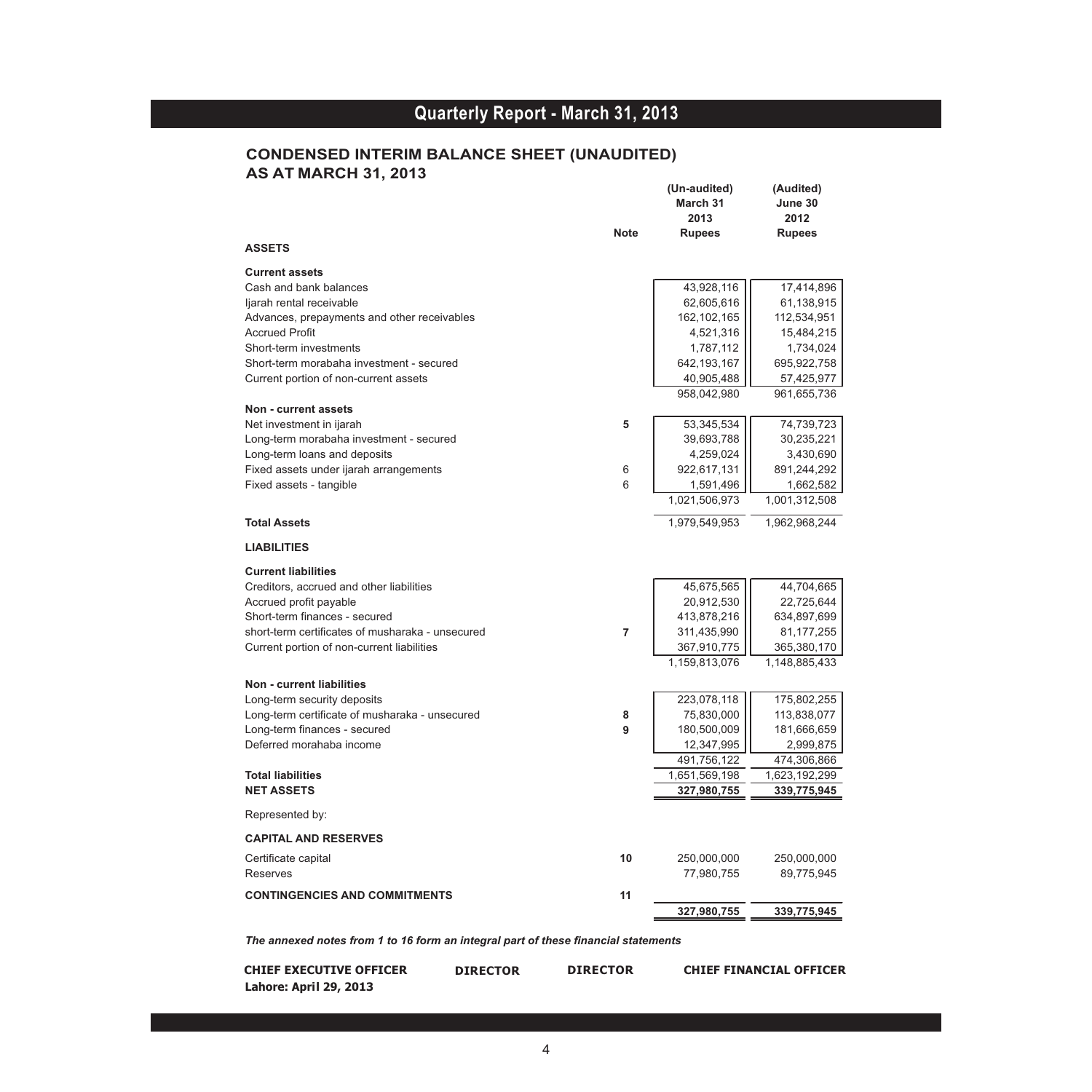#### **FOR THE PERIOD ENDED MARCH 31, 2013 CONDENSED INTERIM PROFIT AND LOSS ACCOUNT (UNAUDITED)**

|                                                          |             | <b>Nine Months ended</b>         |                                  |                                  | <b>Quarter ended</b>             |  |  |
|----------------------------------------------------------|-------------|----------------------------------|----------------------------------|----------------------------------|----------------------------------|--|--|
|                                                          |             | (Un-audited)<br>March 31<br>2013 | (Un-audited)<br>March 31<br>2012 | (Un-audited)<br>March 31<br>2013 | (Un-audited)<br>March 31<br>2012 |  |  |
|                                                          | <b>Note</b> | Rupees                           |                                  |                                  | Rupees                           |  |  |
| <b>REVENUE</b>                                           |             |                                  |                                  |                                  |                                  |  |  |
| Income from ijarah                                       |             | 360,527,050                      | 359,819,182                      | 128,855,480                      | 124,399,817                      |  |  |
| Profit on morabaha investment                            |             | 52,131,936                       | 80,380,200                       | 11,159,883                       | 23,509,056                       |  |  |
| Profit on musharaka investment                           |             |                                  | 1,318,616                        |                                  |                                  |  |  |
| Profit on bank deposits                                  |             | 32,113                           | 105,328                          |                                  | 25,165                           |  |  |
| Gain on sale of short term investments                   |             | 511,814                          | 262,947                          | 278,782                          | 602,198                          |  |  |
| (Loss) / Gain on sale of fixed asset                     |             | (509, 584)                       | 754,444                          |                                  | (133, 489)                       |  |  |
| Other income                                             |             | 730,241                          | 2,559,325                        | 183,699                          | 85,116                           |  |  |
|                                                          |             | 413,423,570                      | 445,200,042                      | 140,477,844                      | 148,487,863                      |  |  |
| <b>EXPENDITURES</b>                                      |             |                                  |                                  |                                  |                                  |  |  |
| Finance cost                                             |             | 104,755,098                      | 149,075,012                      | 31,493,300                       | 47,162,861                       |  |  |
| Operating expenses                                       | 12          | 16,866,054                       | 16,031,164                       | 4,836,737                        | 5, 155, 126                      |  |  |
| Depreciation / amortization                              |             | 261,130,407                      | 244,581,713                      | 95,476,776                       | 82,526,863                       |  |  |
| Allowance for potential ijarah & morabaha losses         |             | 16,000,000                       | 16,500,000                       | 5,000,000                        | 5,000,000                        |  |  |
| Impairment                                               |             |                                  |                                  |                                  |                                  |  |  |
|                                                          |             | 398,751,559                      | 426, 187, 889                    | 136,806,813                      | 139,844,850                      |  |  |
|                                                          |             | 14,672,011                       | 19,012,153                       | 3,671,031                        | 8,643,013                        |  |  |
| Modaraba Company's Management Fee                        |             | 1,467,201                        | 1,901,215                        | 367,102                          | 864,300                          |  |  |
| PROFIT FOR THE PERIOD                                    |             | 13,204,810                       | 17,110,938                       | 3,303,929                        | 7,778,713                        |  |  |
| Unappropriated profit brought forward                    |             | 45,820,756                       | 48,711,542                       | 28,741,461                       | 31, 177, 323                     |  |  |
| Profit available for appropriation                       |             | 59,025,566                       | 65,822,480                       | 32,045,390                       | 38,956,036                       |  |  |
| Appropriation:                                           |             |                                  |                                  |                                  |                                  |  |  |
| Transfer to statutory reserve                            |             | 2,640,962                        | 3,422,188                        | 660,786                          | 1,555,744                        |  |  |
| Dividend                                                 |             | 25,000,000                       | 25,000,000                       |                                  |                                  |  |  |
| Unappropriated profit carried forward                    |             | 31,384,604                       | 37,400,292                       | 31,384,604                       | 37,400,292                       |  |  |
|                                                          |             |                                  |                                  |                                  |                                  |  |  |
| Earnings per Modaraba Certificate - Basic and<br>diluted |             | 0.53                             | 0.68                             | 0.13                             | 0.31                             |  |  |
|                                                          |             |                                  |                                  |                                  |                                  |  |  |

*The annexed notes from 1 to 16 form an integral part of these financial statements*

**CHIEF EXECUTIVE OFFICER DIRECTOR DIRECTOR CHIEF FINANCIAL OFFICER Lahore: April 29, 2013**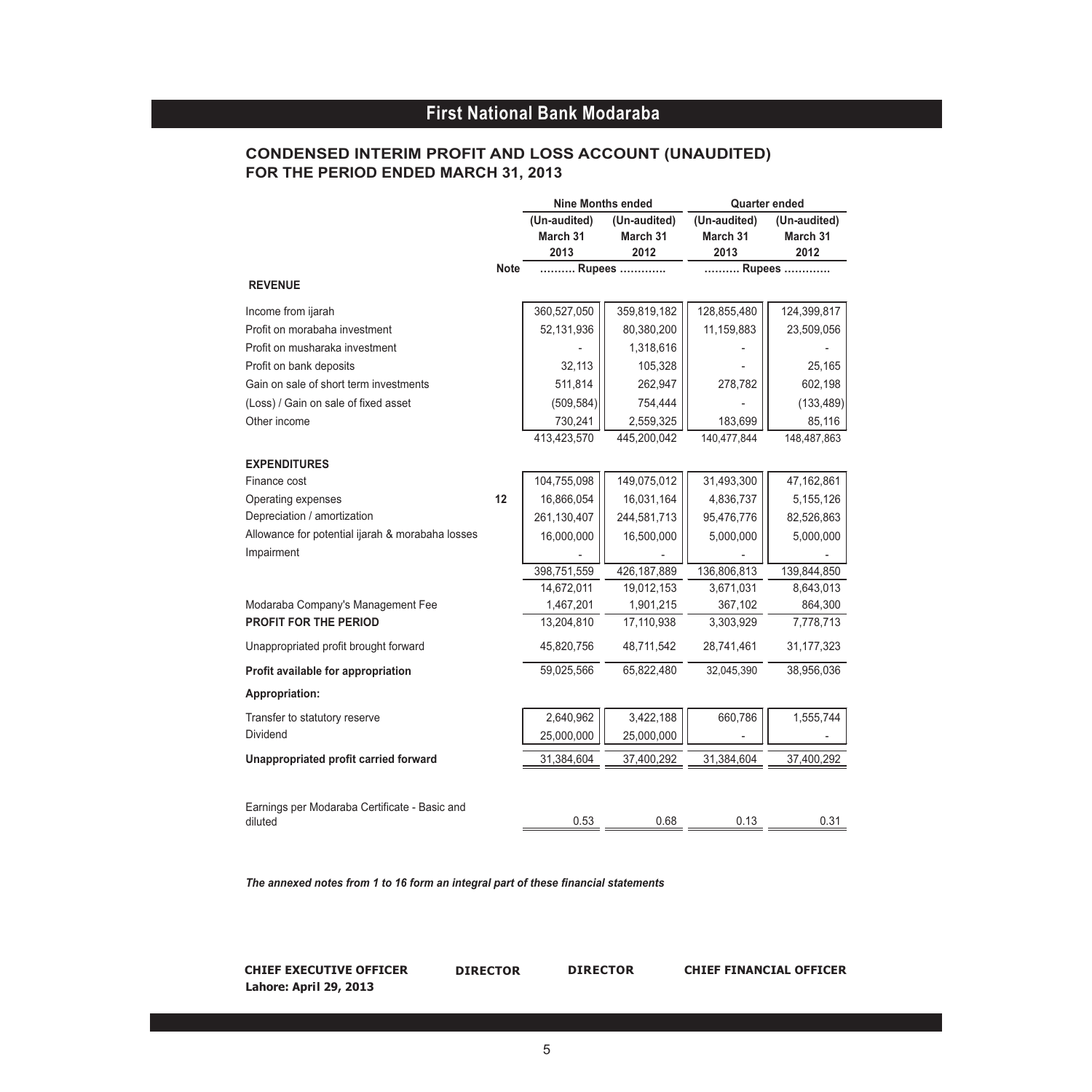#### **CONDENSED INTERIM STATEMENT OF COMPREHENSIVE INCOME (UNAUDITED) FOR THE PERIOD ENDED MARCH 31, 2013**

|                                                                            | <b>Nine Months ended</b>         |                                  | <b>Quarter ended</b>             |                                  |
|----------------------------------------------------------------------------|----------------------------------|----------------------------------|----------------------------------|----------------------------------|
|                                                                            | (Un-audited)<br>March 31<br>2013 | (Un-audited)<br>March 31<br>2012 | (Un-audited)<br>March 31<br>2013 | (Un-audited)<br>March 31<br>2012 |
|                                                                            |                                  | <b>Rupees </b>                   |                                  | Rupees                           |
| Profit for the period                                                      | 13,204,810                       | 17.110.938                       | 3.303.929                        | 7,778,713                        |
| Other comprehensive income                                                 |                                  |                                  |                                  |                                  |
| Net unrealized gain / (loss) in value of available<br>for sale investments |                                  |                                  |                                  |                                  |
| Total Comprehensive Income for the Period                                  | 13,204,810                       | 17.110.938                       | 3.303.929                        | 7.778.713                        |

*The annexed notes from 1 to 16 form an integral part of these financial statements*

**CHIEF EXECUTIVE OFFICER Lahore: April 29, 2013 DIRECTOR DIRECTOR DIRECTOR CHIEF FINANCIAL OFFICER**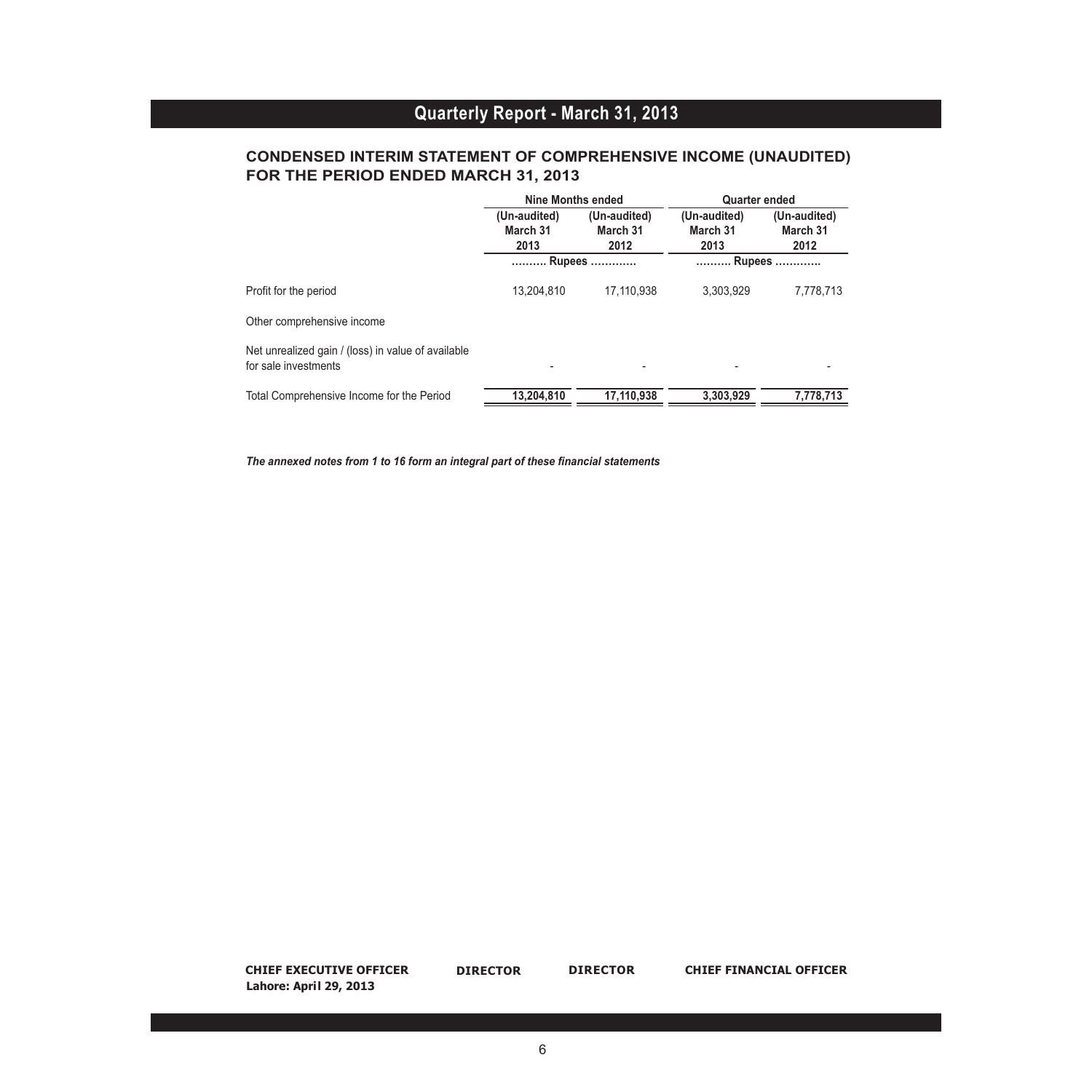#### **CONDENSED INTERIM CASH FLOW STATEMENT (UNAUDITED) FOR THE PERIOD ENDED MARCH 31, 2013**

|                                                                                    |             | (Un-audited)<br>March 31,<br>2013 | (Un-audited)<br>March 31,<br>2012 |
|------------------------------------------------------------------------------------|-------------|-----------------------------------|-----------------------------------|
| <b>CASH FLOWS FROM OPERATING ACTIVITIES</b>                                        | <b>Note</b> | <b>Rupees</b>                     | <b>Rupees</b>                     |
|                                                                                    |             |                                   |                                   |
| Profit for the year                                                                |             | 13,204,810                        | 17,110,938                        |
| Adjustments for:                                                                   |             | 261,527,917                       | 245, 140, 163                     |
| Depreciation / amortization<br>Allowance for potential ijarah & morabaha           |             | 16,000,000                        | 16,500,000                        |
| Impairment loss-available for sale investment                                      |             |                                   |                                   |
| Loss in value of short-term investments                                            |             | (53,088)                          | 8,598                             |
| (Gain)/loss on sale of short-term investments                                      |             |                                   |                                   |
| Finance costs                                                                      |             | 104,755,098                       | 149,075,012                       |
| Profit on bank deposits                                                            |             | (32, 113)                         | (105, 328)                        |
| Dividend income                                                                    |             | (278, 782)                        | (271, 545)                        |
| Gain on disposal of fixed assets                                                   |             | 509,584                           | (754, 444)                        |
|                                                                                    |             | 382,428,616                       | 409,592,456                       |
| Operating profit before working capital changes                                    |             | 395,633,426                       | 426,703,394                       |
| <b>Working capital changes</b>                                                     |             |                                   |                                   |
| Decrease in advances, prepayments and other receivables                            |             | (49, 468, 376)                    | 90,065,822                        |
| ljarah rentals receivable                                                          |             | (1,466,701)                       | (20, 311, 513)                    |
| Increase in accrued profit                                                         |             | 10,962,899                        | 21,750,488                        |
| Increase in short-term morabaha investment                                         |             | 22,005,897                        | (70, 569, 192)                    |
| Decrease / (Increase) in short-term musharaka investment                           |             |                                   | 100,000,000                       |
| Decrease / (increase) in investment in ijarah                                      |             | 26,388,559                        | 61,964,170                        |
| Increase in long-term morabaha investment                                          |             | 4,929,567                         | 47,668,056                        |
| Decrease in long-term musharaka investment                                         |             |                                   | 4,941,801                         |
| (Decrease) / increase in security deposits against ijarah                          |             | 38,327,183                        | 82,576,602                        |
| Increase in creditors, accrued and other liabilities                               |             | (970, 900)                        | (9,882,364)                       |
|                                                                                    |             | 50,708,128                        | 308,203,870                       |
| Cash (used in) / generated from operations                                         |             | 446,341,554                       | 734,907,264                       |
| Finance costs paid                                                                 |             | (106, 568, 212)                   | (145, 303, 680)                   |
| Income taxes paid                                                                  |             |                                   | (14, 805)                         |
| Dividend income received                                                           |             |                                   |                                   |
| Profit received on bank deposits                                                   |             | 32,113                            | 334,288                           |
|                                                                                    |             | (106, 536, 099)                   | (144, 984, 197)                   |
| Net cash used in operating activities                                              |             | 339,805,455                       | 589,923,067                       |
|                                                                                    |             |                                   |                                   |
| <b>CASH FLOWS FROM INVESTING ACTIVITIES</b>                                        |             |                                   |                                   |
| Purchase of fixed assets                                                           |             | (423, 233, 266)                   | (442, 809, 090)                   |
| Proceeds on disposal of fixed assets                                               |             | 129,894,012                       | 14,239,111                        |
| Long-term loans and deposits                                                       |             | (710, 147)                        | (233, 613)                        |
| Short-term investments                                                             |             |                                   |                                   |
| Net cash (used in) / from investing activities                                     |             | (294, 049, 401)                   | (428, 803, 592)                   |
| <b>CASH FLOWS FROM FINANCING ACTIVITIES</b>                                        |             |                                   |                                   |
| Long-term finance - net                                                            |             | 3,833,353                         | (128, 333, 336)                   |
| Payment of long-term finances                                                      |             |                                   |                                   |
| Short-term certificate of musharaka - net                                          |             | 230,258,735                       | (42, 716, 287)                    |
| Long-term certificate of musharaka                                                 |             | (7,315,439)                       | 57,538,077                        |
| Increase / (Decrease) in short-term finance - net                                  |             | (221, 019, 483)                   | (24, 860, 735)                    |
| Profit distribution to the modaraba certificate holders                            |             | (25,000,000)                      | (25,000,000)                      |
| Net cash from financing activities                                                 |             | (19, 242, 834)                    | (163, 372, 281)                   |
| NET INCREASE / (DECREASE) IN CASH AND CASH EQUIVALENTS                             |             | 26,513,220                        | (2, 252, 806)                     |
| CASH AND CASH EQUIVALENTS AT BEGINNING OF YEAR                                     |             | 17,414,896                        | 8,140,110                         |
| CASH AND CASH EQUIVALENTS AT END OF YEAR                                           |             | 43,928,116                        | 5,887,304                         |
| The annexed notes from 1 to 16 form an integral part of these financial statements |             |                                   |                                   |

**CHIEF EXECUTIVE OFFICER Lahore: April 29, 2013**

**DIRECTOR** 

**DIRECTOR DIRECTOR CHIEF FINANCIAL OFFICER**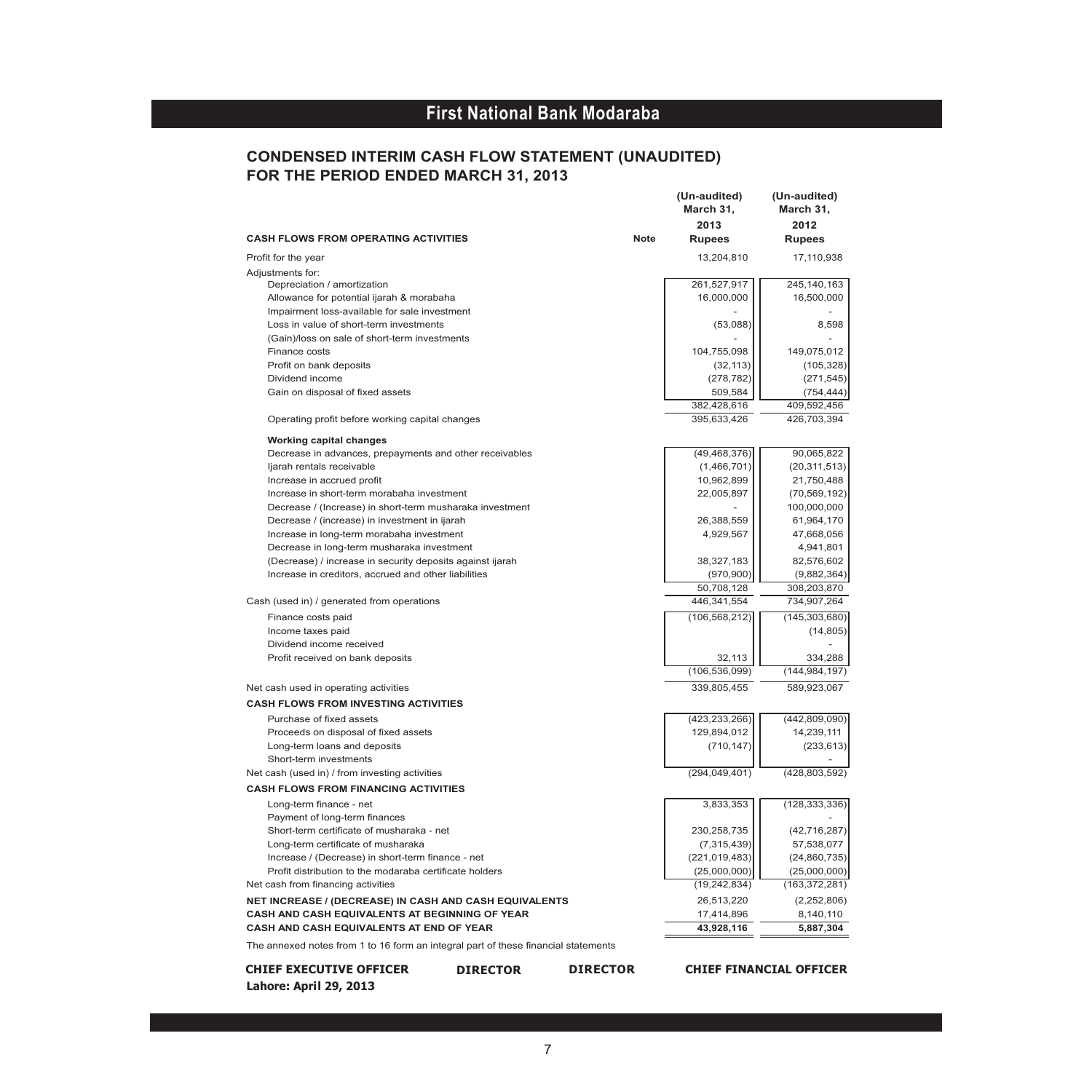**Capital / Statutory reverse**

**Unappropriated Total reserves Total equity**

**profits**

#### **CONDENSED INTERIM STATEMENT OF CHANGES IN EQUITY (UNAUDITED) FOR THE PERIOD ENDED MARCH 31, 2013**

**Certificate capital**

|                                                       |             |            | <b>Rupees</b> |              |              |
|-------------------------------------------------------|-------------|------------|---------------|--------------|--------------|
| Balance as at June 30, 2011                           | 250,000,000 | 38,427,885 | 48,711,542    | 87,139,427   | 337,139,427  |
| Profit for the period ended March 31, 2012            |             |            | 17,110,938    | 17,110,938   | 17,110,938   |
| Transferred to statutory reserves                     |             | 3,422,188  | (3,422,188)   |              |              |
| Net unrealized gain on investments available for sale |             |            |               |              |              |
| Profit Distribution @ Re.1.0 per modaraba certificate |             |            | (25,000,000)  | (25,000,000) | (25,000,000) |
| Balance as at March 31, 2012                          | 250,000,000 | 41,850,073 | 37,400,292    | 79,250,365   | 329,250,365  |
| Profit for the period ended June 30, 2012             |             |            | 10,525,580    | 10,525,580   | 10,525,580   |
| Transferred to statutory reserves                     |             | 2,105,116  | (2, 105, 116) |              |              |
| Net unrealised loss on available for sale investments |             |            |               |              |              |
| Balance as at June 30, 2012                           | 250,000,000 | 43,955,189 | 45,820,756    | 89,775,945   | 339,775,945  |
| Profit for the period ended March 31, 2013            |             |            | 13,204,810    | 13,204,810   | 13,204,810   |
| Transferred to statutory reserves                     |             | 2,640,962  | (2,640,962)   |              |              |
| Profit distribution                                   |             |            | (25,000,000)  | (25,000,000) | (25,000,000) |
|                                                       |             |            |               |              |              |
| Balance as at March 31, 2013                          | 250.000.000 | 46,596,151 | 31,384,604    | 77,980,755   | 327.980.755  |

*The annexed notes from 1 to 16 form an integral part of these financial statements*

**CHIEF EXECUTIVE OFFICER DIRECTOR DIRECTOR CHIEF FINANCIAL OFFICER Lahore: April 29, 2013**

**DIRECTOR**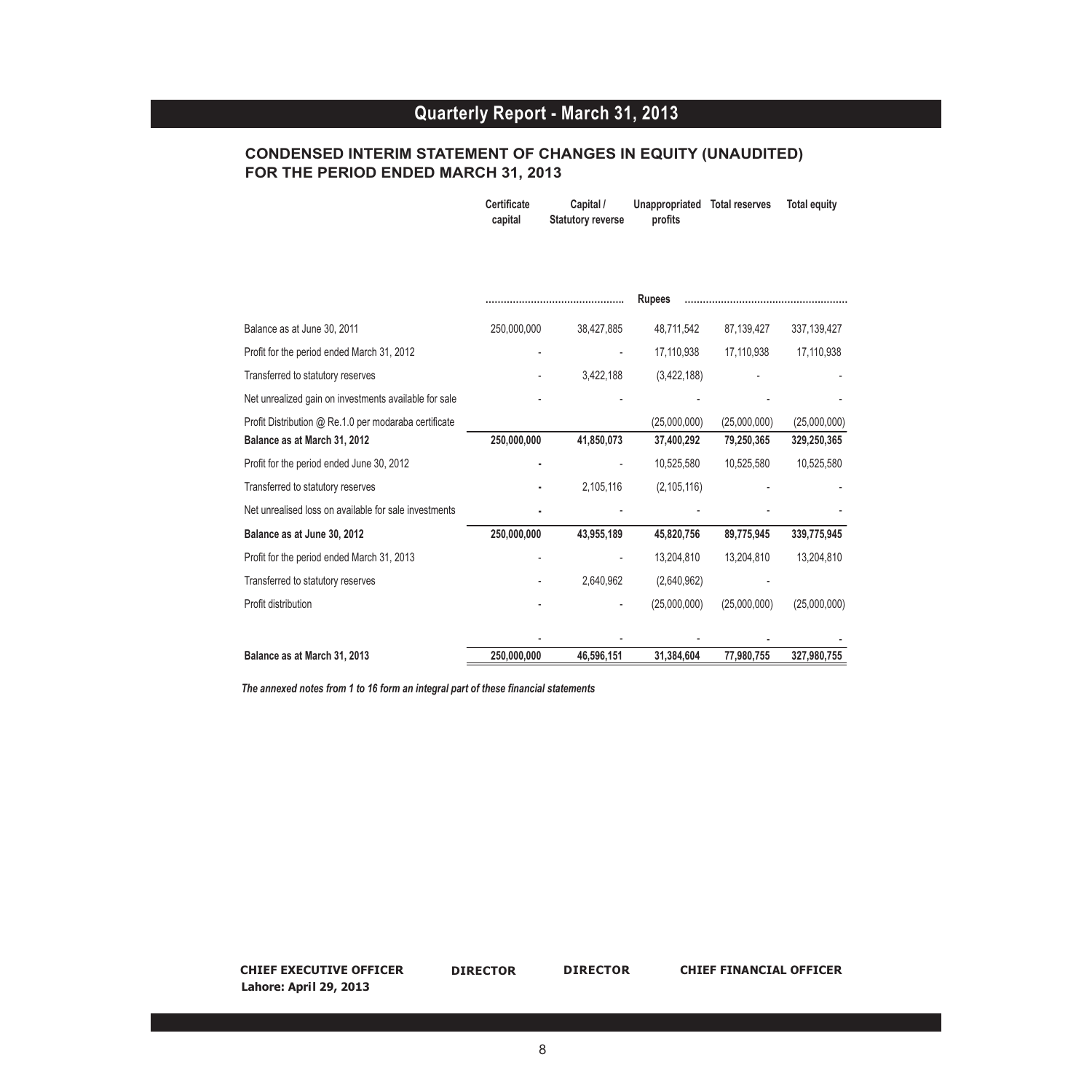#### **First National Bank Modaraba First National Bank Modaraba**

#### **NOTES TO THE CONDENSED INTERIM FINANCIAL STATEMENTS (UNAUDITED) FOR THE PERIOD ENDED MARCH 31, 2013**

#### **1 General Information**

First National Bank Modaraba "the Modaraba" is a multi purpose, perpetual and multi dimensional Modaraba formed under the Modaraba Companies and Modaraba (Floatation and Control) Ordinance, 1980 and rules framed thereunder and is managed by National Bank Modaraba Management Company Limited (a wholly owned subsidiary of National Bank of Pakistan), incorporated in Pakistan under the Companies Ordinance, 1984 and registered with Registrar of Modaraba Companies. The registered office of the Modaraba is situated at 5th Floor, National Bank of Pakistan, Regional Headquarters Building, 26 - Mc Lagon Road, Lahore. The Modaraba is listed on Karachi and Lahore stock exchanges. The Modaraba commenced its business operations on December 04, 2003.

#### **2 Basis Of Preparation**

- **2.1** These condensed interim financial statements have been prepared in accordance with the directives issued by the Securities & Exchange Commission of Pakistan (SECP) and are in compliance with the International Accounting Standard 34 (Interim Financial Reporting) and being submitted to certificate holders as required by Section 245 of the Companies Ordinance, 1984.
- **2.2** These financial statements should be read in conjunction with annual audited financial statements for the year ended June 30, 2012. Comparative balance sheet is extracted from annual audited financial statements for the year ended June 30, 2011 whereas profit and loss account, comparative statement of changes in equity and comparative cash flows statement are stated from unaudited interim financial information for the nine months ended on March 31, 2012.
- **2.3** These financial statements have been prepared under the historical cost convention, except for short term investments that are measured at fair value in accordance with the requirements of International Accounting Standard - 39 ( Financial Instruments Recognition and Measurement).
- **2.4** These condensed interim financial statements are unaudited.
- **2.5** These condensed interim financial statements are presented in Pak rupees, Which is the Modaraba's functional and presentational currency.**Currency**
- **3 Accounting Policies**
- **3.1** The accounting policies adopted for the preparation of these condensed interim financial statement, are consistent with those applied in the preparation of published financial statements of Modaraba for the year ended June 30, 2012.

#### **4 Taxation**

Under the current tax law, the income of non-trading Modarabas is exempt from tax provided that they distribute ninety (90) percent of its profits as cash dividend to the certificate holders out of current period's total profit after appropriating statutory reserves. Where such profit is not distributed, provision for tax is made on taxable income at the current tax rates applicable to Modaraba after taking into account the available tax exemptions and tax credits, if any. The Modaraba intends to continue availing the tax exemption and hence no provision has been made in condensed interim condensed financial statement for the tax liability of nine months ended March 31, 2013.

|   |                                                   |             | March 31<br>2013 | June 30<br>2012 |
|---|---------------------------------------------------|-------------|------------------|-----------------|
| 5 | <b>NET INVESTMENT IN IJARAH</b>                   | <b>Note</b> | <b>Rupees</b>    | <b>Rupees</b>   |
|   | Minimum ijarah rentals receivable                 |             | 103,199,190      | 126,965,822     |
|   | Residual value                                    |             | 6,673,199        | 21,259,971      |
|   | Gross investment in ijarah                        |             | 109,872,389      | 148,225,793     |
|   | Less: Unearned finance income                     |             | 21,444,168       | 33,409,013      |
|   | Net investment in ijarah                          |             | 88.428.221       | 114,816,780     |
|   | Less: allowance for potential ijarah losses       |             | 4,920,743        | 4,920,743       |
|   | Less: Current portion of net investment in ijarah |             | 30.161.944       | 35, 156, 314    |
|   |                                                   |             | 53.345.534       | 74.739.723      |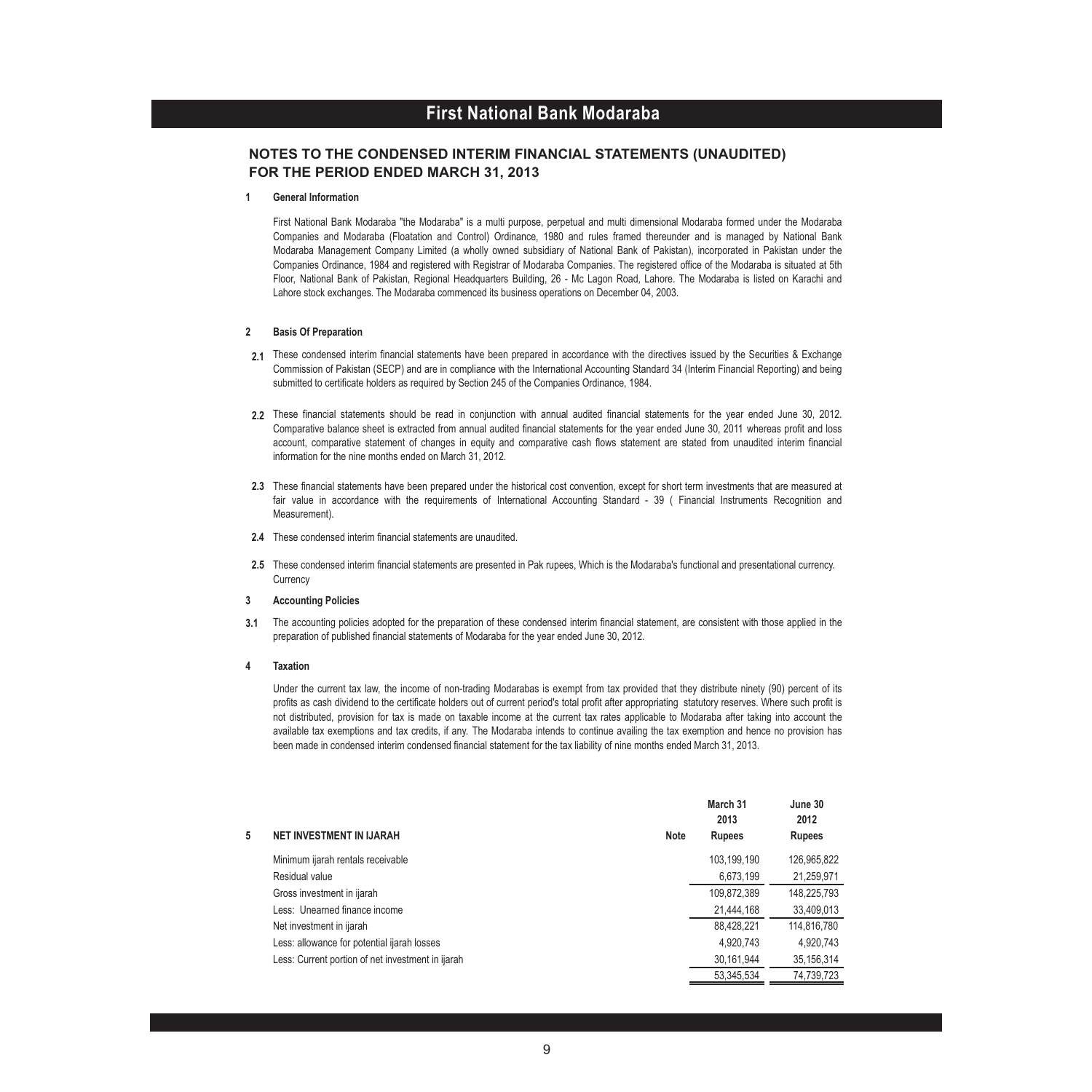|     |                                                                  |             | March 31<br>2013 | June 30<br>2012 |
|-----|------------------------------------------------------------------|-------------|------------------|-----------------|
| 6   | <b>FIXED ASSETS</b>                                              | <b>Note</b> | <b>Rupees</b>    | <b>Rupees</b>   |
|     | Assets under ljarah arrangements                                 | 6.1         | 922,617,131      | 891,244,292     |
|     | Assets under own use                                             | 6.2         | 1,591,496        | 1,662,582       |
|     |                                                                  |             | 924,208,627      | 892,906,874     |
| 6.1 | Assets under ljarah arrangements                                 |             |                  |                 |
|     | Written down value-at beginning of period/year                   |             | 891,244,292      | 725,840,696     |
|     | Additions at cost                                                |             | 422.906.842      | 565,681,090     |
|     | Less:                                                            |             |                  |                 |
|     | Written down value of assets disposed off                        |             | 130,403,596      | 51,895,653      |
|     | Depreciation / amortization charged during the period/year       |             | 261,130,407      | 348,381,841     |
|     |                                                                  |             | 391,534,003      | 400,277,494     |
|     |                                                                  |             | 922,617,131      | 891,244,292     |
| 6.2 | Assets under own use                                             |             |                  |                 |
|     | Written down value-at beginning of period/year                   |             | 1,662,582        | 1,416,498       |
|     | Additions at cost                                                |             | 326,424          | 1,059,545       |
|     | Less: depreciation / amortization charged during the period/year |             | 397,510          | 674,794         |
|     | Written down value of assets disposed off                        |             |                  | 138,667         |
|     |                                                                  |             | 1,591,496        | 1,662,582       |

#### **7 SHORT-TERM CERTIFICATES OF MUSHARAKA - UNSECURED**

**March 31 June 30** During the period the modaraba has issued Certificates of Musharaka which are repayable within next twelve months. The estimated share of profit payable on quarterly basis on these certificates ranges from Rs 9.00% to 11.75% per annum.

|                                                       | March 31      | June 30       |
|-------------------------------------------------------|---------------|---------------|
|                                                       | 2013          | 2012          |
| <b>LONG-TERM CERTIFICATE OF MUSHARAKA - UNSECURED</b> | <b>Rupees</b> | <b>Rupees</b> |
| Certificate of Musharaka                              | 135.322.638   | 78,600,000    |
| Less: Current portion                                 | 59.492.638    | -             |
|                                                       | 75.830.000    | 78,600,000    |

**8.1** Amount represents the long-term Certificates of Musharaka issued through private placements. The estimated share of profit payable on quarterly basis on these certificates ranges from Rs 8.4% to 12.75% per annum.

#### **9 LONG-TERM FINANCES**

|    |                                   | Finance under musharaka arrangements |                                                         |             |             |
|----|-----------------------------------|--------------------------------------|---------------------------------------------------------|-------------|-------------|
|    | From National Bank of Pakistan    |                                      |                                                         | 305.500.000 | 415.833.319 |
|    |                                   | Finance under morabaha arrangements  |                                                         |             |             |
|    | From other financial institutions |                                      |                                                         | 125.000.008 | 233,333,339 |
|    |                                   |                                      |                                                         | 430,500,008 | 649,166,658 |
|    | Less: Current portion             |                                      |                                                         | 249,999,999 | 336,666,667 |
|    |                                   |                                      |                                                         | 180,500,009 | 312,499,991 |
| 10 | <b>CERTIFICATE CAPITAL</b>        |                                      |                                                         |             |             |
|    | Number of certificate             |                                      |                                                         |             |             |
|    | 2013                              | 2012                                 |                                                         |             |             |
|    | Authorized:                       |                                      |                                                         |             |             |
|    | 60,000,000                        | 60,000,000                           | Modaraba certificates of Rs. 10 each.                   | 600.000.000 | 600.000.000 |
|    | Issued, subscribed and paid up:   |                                      |                                                         |             |             |
|    | 25,000,000                        | 25.000.000                           | Modaraba certificates of Rs.10 each fully paid in cash. | 250.000.000 | 250.000.000 |
|    |                                   |                                      |                                                         |             |             |

**10.1** 7,500,000(June 2010: 7,500,000) certificates are held by National Bank Modaraba Management Company Limited.

#### **11 CONTINGENCIES AND COMMITMENTS**

#### **Contingencies** There was no change in the status of contingencies as stated in financial statements for the nine months ended March 31, 2013. **Commitments** Ijarah facilities approved but not disbursed 128,000,000 82,711,000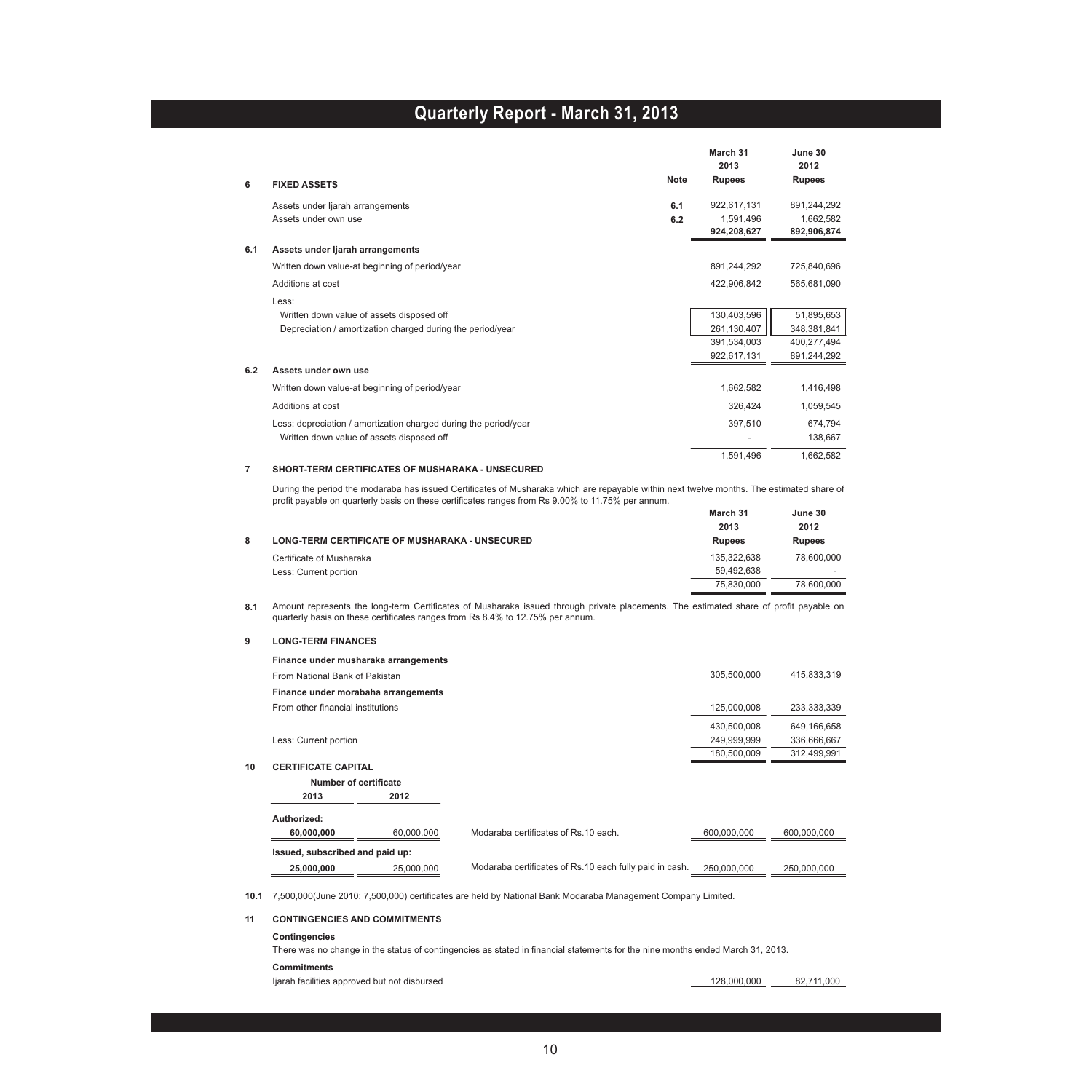|    |                                         | Nine months ended |            | Quarter ended |           |
|----|-----------------------------------------|-------------------|------------|---------------|-----------|
|    |                                         | March 31          | March 31   | March 31      | March 31  |
|    |                                         | 2013              | 2012       | 2013          | 2012      |
| 12 | <b>OPERATING EXPENSES</b>               |                   | Rupees     |               | Rupees    |
|    | Salaries, allowances and other benefits | 13,948,993        | 12,289,234 | 4,120,158     | 3,808,388 |
|    | Communication expenses                  | 212,398           | 195,037    | 66,260        | 62,641    |
|    | Traveling and conveyance                | 256,488           | 332,502    | 64,220        | 124,870   |
|    | Vehicle running expenses                | 246.818           | 231.610    | 86.967        | 62.649    |
|    | Postage and stamps                      | 42.068            | 49.400     | 5.569         | 7.940     |
|    | Advertisement                           | 66.780            | 54.630     |               | 1.250     |
|    | Legal and professional charges          | 430,697           | 1,162,465  | 189.085       | 550,771   |
|    | Auditor's remuneration                  | 106.480           | 96.800     | ٠             | ۰         |
|    | Repairs and maintenance                 | 401,989           | 259.776    | 74,948        | 97,855    |
|    | Insurance                               | 73,581            | 238,210    |               | 40,307    |
|    | Stationery, printing and other expenses | 383,939           | 332,453    | 104,833       | 85,906    |
|    | Depreciation / amortization             | 397,510           | 558,450    | 42,480        | 196,374   |
|    | Entertainment                           | 167,880           | 137,461    | 61,140        | 54,234    |
|    | Other sundry expenses                   | 130,433           | 93,136     | 21,077        | 61,941    |
|    |                                         | 16,866,054        | 16,031,164 | 4.836.737     | 5,155,126 |

#### **13 BALANCES AND TRANSACTIONS WITH RELATED PARTIES**

**13.1** Modaraba management fee at the rate of 10 % of profit before tax has been recorded as payable to National Bank Modaraba Management Company Limited, under section 18 of the Modaraba Companies and Modaraba (Floatation and Control) Ordinance, 1980.

**13.2** Details of other transactions with related parties and balances outstanding with them at the end of nine month are as follows:

|                                                                                | 2013              | 2012          |
|--------------------------------------------------------------------------------|-------------------|---------------|
| Balances outstanding at the period end                                         | <b>Rupees</b>     | <b>Rupees</b> |
| National Income Daily Account with National Bank of Pakistan (running balance) | 15.629.605        | 15.835.593    |
| Finances under Musharaka arrangement from National Bank of Pakistan            | 390.865.322       | 374.078.414   |
| Net investment in Ijarah finance to National Bank Limited                      | 49.931.200        | 53.292.449    |
| Current Account with National Bank                                             | 1.098.590         | 581.698       |
| Balance pavable to Modaraba Management company                                 | 1.815.925         | 1.348.724     |
|                                                                                | Nine months ended |               |

**March 31 June 30**

**March 31 March 31**

|                                         |                                          |                                    |                               | 2013        | 2012        |
|-----------------------------------------|------------------------------------------|------------------------------------|-------------------------------|-------------|-------------|
|                                         | <b>Transactions with related parties</b> |                                    |                               | Rupees      |             |
| <b>Related Party</b>                    |                                          | Relationship                       | <b>Nature of Transactions</b> |             |             |
|                                         | National Bank Of Pakistan                | Management co's<br>holding company | Musharaka obtained            | 190,000,000 |             |
|                                         | National Bank Of Pakistan                | Management co's<br>holding company | Musharaka repaid              | 173,213,092 | 161,666,667 |
|                                         | National Bank Of Pakistan                | Management co's<br>holding company | ljarah disbursed              | 34,000,000  | 1,875,000   |
|                                         | National Bank Of Pakistan                | Management co's<br>holding company | ljarah repaid                 | 37.361.249  | 45,755,169  |
| National Bank<br>Modaraba<br>Management |                                          | Management<br>company              | Dividend paid                 | 7,500,000   | 7,500,000   |
|                                         | Profit / expenses during the period      |                                    |                               |             |             |
| National Bank<br>Modaraba               |                                          | Management company                 | Management fee                | 1.467.201   | 1,901,215   |
| management                              | National Bank Of Pakistan                | Management co's<br>holding company | Profit paid                   | 28.540.051  | 52,484,593  |
|                                         | National Bank Of Pakistan                | Management co's<br>holding company | ljarah Rentals                | 34.512.174  | 44,902,837  |

Transactions with related parties are carried out at arm's length in the normal course of business. The consideration is computed on commercial terms and conditions except for the modaraba company's management fee as mentioned above.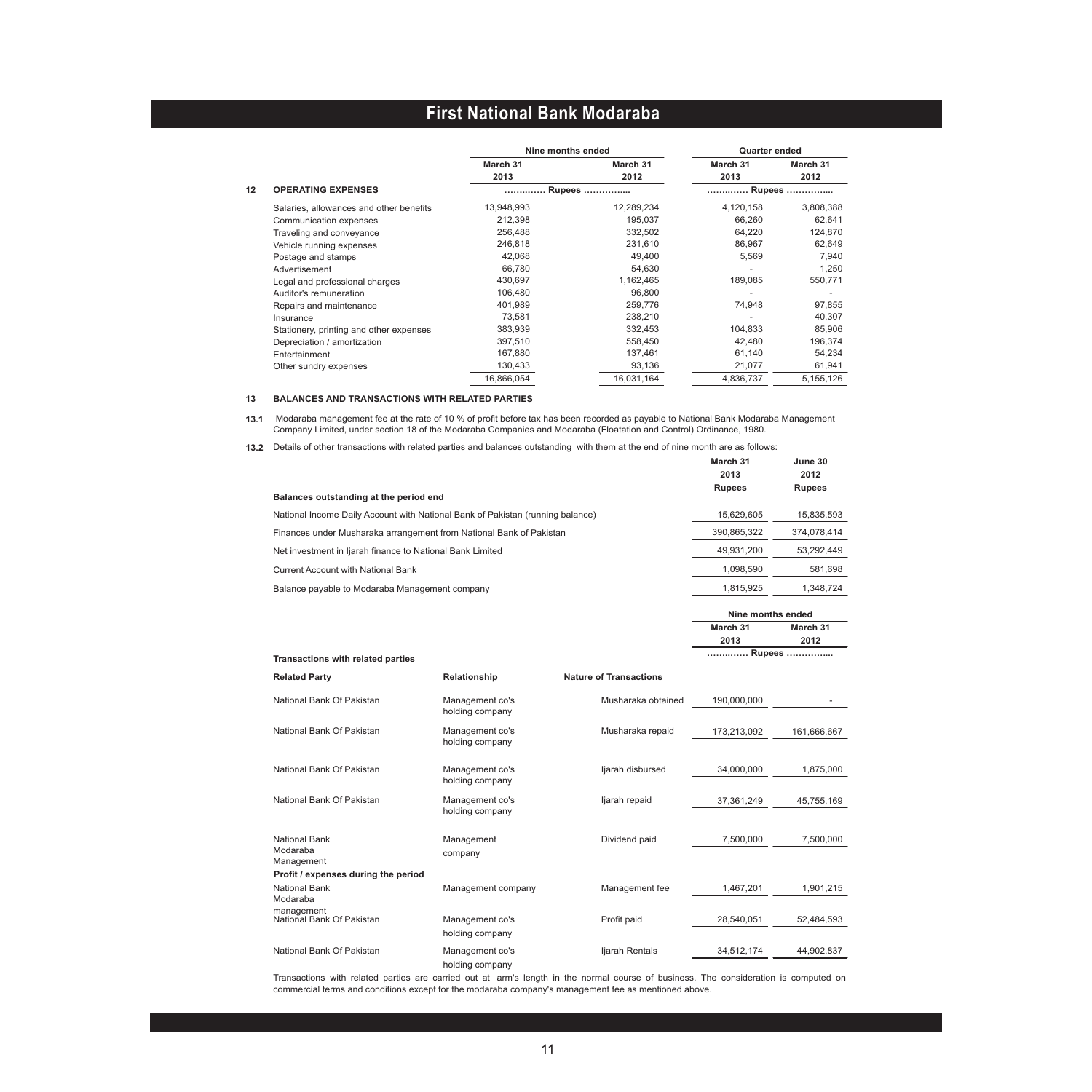#### **14 OTHERS**

There were no other significant activities since June 30, 2012 affecting the financial statements.

#### **15 DATE OF AUTHORIZATION FOR ISSUE**

These financial statements were authorized for issue on April 29, 2013 by the Board of Directors of the National Bank Modaraba Management Company Limited.

#### **16 GENERAL**

No significant re-arrangements have been made in comparative condensed interim financial statements.

Figures have been rounded off to the nearest rupee.

**DIRECTOR CHIEF EXECUTIVE OFFICER DIRECTOR DIRECTOR CHIEF FINANCIAL OFFICER Lahore: April 29, 2013**